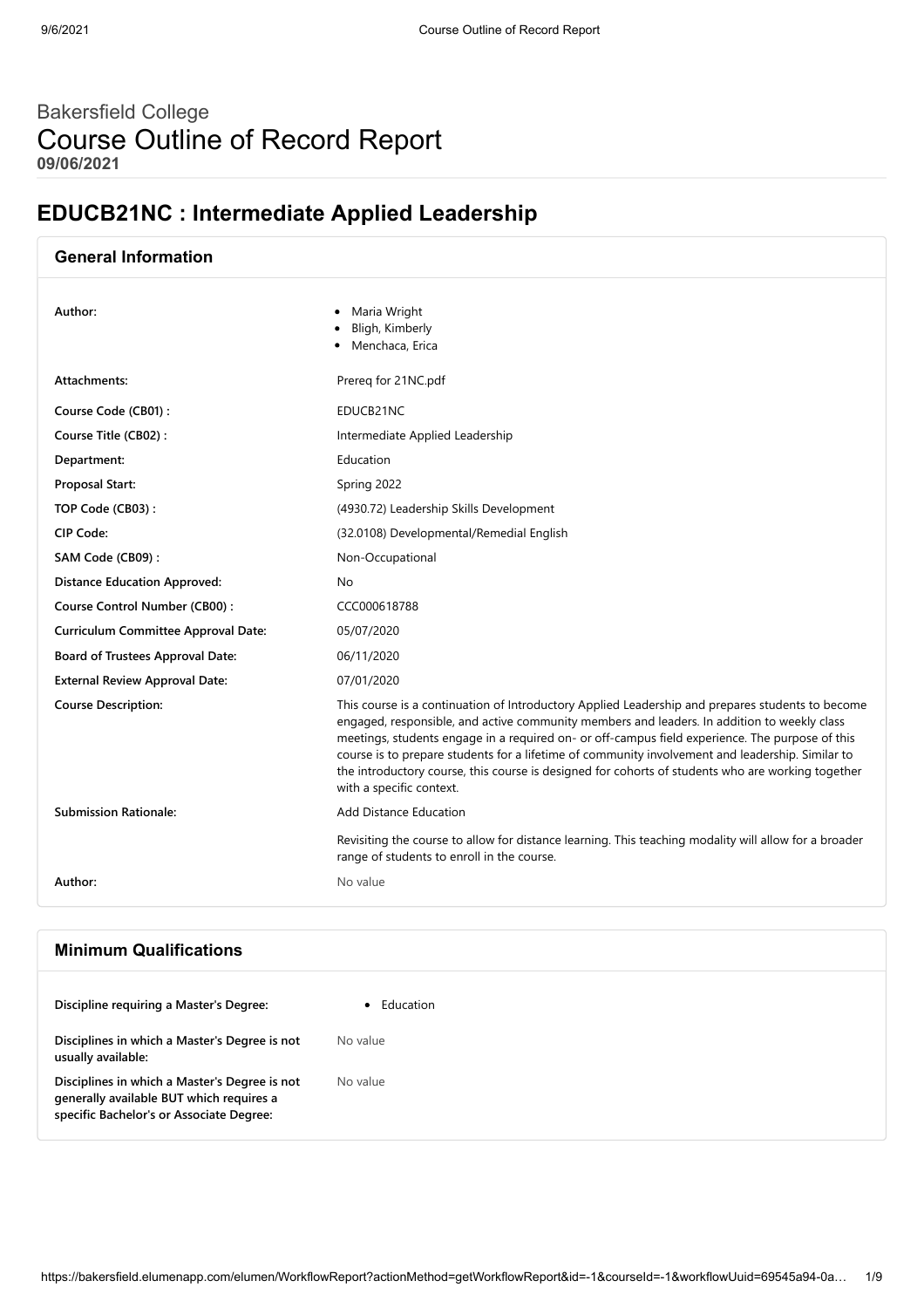| <b>Course Development Options</b>                                                                                              |                                                                                                                                                           |                                                                                                                      |
|--------------------------------------------------------------------------------------------------------------------------------|-----------------------------------------------------------------------------------------------------------------------------------------------------------|----------------------------------------------------------------------------------------------------------------------|
| <b>Basic Skill Status (CB08)</b><br>Course is not a basic skills course.<br>Allow Students to Gain Credit by<br>Exam/Challenge | <b>Course Special Class Status (CB13)</b><br>Course is not a special class.<br><b>Allowed Number of Retakes</b><br>99                                     | <b>Grade Options</b><br>• Noncredit Grading (P/SP/NP, UG)<br>Course Prior To College Level (CB21)<br>Not applicable. |
| Rationale For Credit By Exam/Challenge<br>No value                                                                             | <b>Retake Policy Description</b><br>This is a noncredit course. Student can re-<br>enroll as many times as necessary to achieve<br>satisfactory progress. | Allow Students To Audit Course                                                                                       |
| In-Service Course (required by California<br>Penal Code)                                                                       | <b>Course Support Course Status (CB26)</b><br>Course is not a support course                                                                              |                                                                                                                      |

#### **Associated Programs**

| Course is part of a program (CB24)                                    |                                |                  |
|-----------------------------------------------------------------------|--------------------------------|------------------|
| <b>Associated Program</b>                                             | Award Type                     | Active           |
| Leadership Certificate of Completion (NC) (In<br>Development)         | Certificate of Completion (NC) | Summer 2021      |
| Applied Leadership Certificate of Completion<br>(NC) (In Development) | Certificate of Completion (NC) | <b>Fall 2021</b> |

## **Transferability & Gen. Ed. Options**

| <b>Course General Education Status (CB25)</b> |                               |
|-----------------------------------------------|-------------------------------|
| v                                             |                               |
| Transferability                               | <b>Transferability Status</b> |
| Not transferable                              | Not transferable              |
|                                               |                               |

# **Units and Hours**

| <b>Summary</b>                     |                |
|------------------------------------|----------------|
| <b>Minimum Credit Units (CB07)</b> | $\overline{0}$ |
| <b>Maximum Credit Units (CB06)</b> | $\overline{0}$ |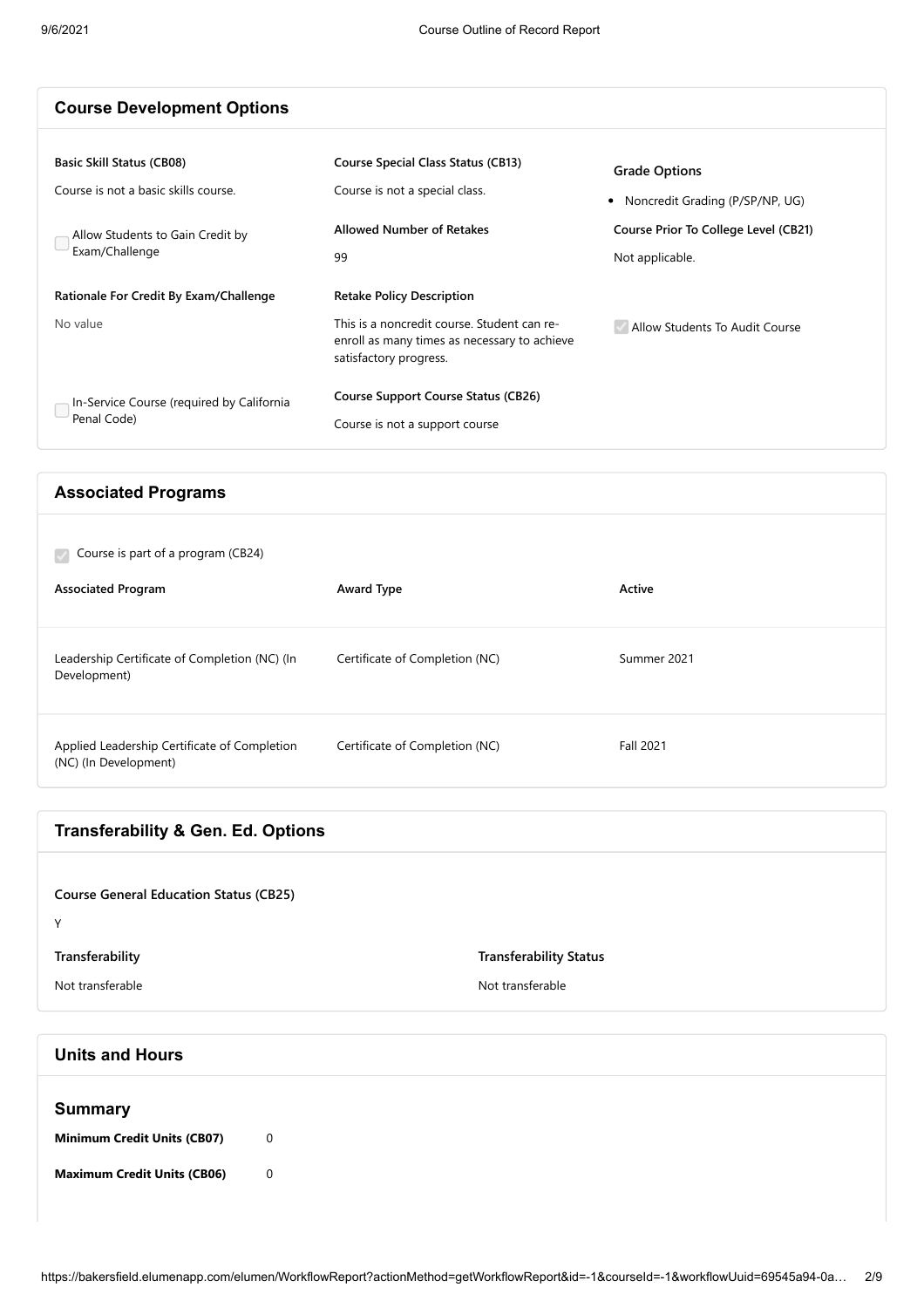| <b>Total Course In-Class (Contact)</b><br><b>Hours</b>                                                        | 27       |                                                          |                                        |                                                        |
|---------------------------------------------------------------------------------------------------------------|----------|----------------------------------------------------------|----------------------------------------|--------------------------------------------------------|
| <b>Total Course Out-of-Class</b><br><b>Hours</b>                                                              | 0        |                                                          |                                        |                                                        |
| <b>Total Student Learning Hours</b>                                                                           | 27       |                                                          |                                        |                                                        |
| <b>Credit / Non-Credit Options</b>                                                                            |          |                                                          |                                        |                                                        |
| <b>Course Credit Status (CB04)</b>                                                                            |          | <b>Course Non Credit Category (CB22)</b>                 |                                        | <b>Non-Credit Characteristic</b>                       |
| Non-Credit                                                                                                    |          | Workforce Preparation.                                   |                                        | Learning Assistance                                    |
| <b>Course Classification Code (CB11)</b><br>Workforce Preparation Enhanced Funding.<br>Variable Credit Course |          | <b>Funding Agency Category (CB23)</b><br>Not Applicable. |                                        | Cooperative Work Experience Education<br>Status (CB10) |
| <b>Weekly Student Hours</b>                                                                                   |          |                                                          | <b>Course Student Hours</b>            |                                                        |
|                                                                                                               | In Class | <b>Out of Classs</b>                                     | <b>Course Duration (Weeks)</b>         | 18                                                     |
| Lecture Hours                                                                                                 | 1.5      | 3                                                        | Hours per unit divisor                 | 54                                                     |
| Laboratory Hours                                                                                              | 0        | 0                                                        | <b>Course In-Class (Contact) Hours</b> |                                                        |
| <b>Activity Hours</b>                                                                                         | 0        | $\mathbf 0$                                              | Lecture                                | 27                                                     |
|                                                                                                               |          |                                                          | Laboratory                             | 0                                                      |
|                                                                                                               |          |                                                          | Activity                               | $\Omega$                                               |
|                                                                                                               |          |                                                          | <b>Total</b>                           | 27                                                     |
|                                                                                                               |          |                                                          | <b>Course Out-of-Class Hours</b>       |                                                        |
|                                                                                                               |          |                                                          | Lecture                                | $\mathbf 0$                                            |
|                                                                                                               |          |                                                          | Laboratory                             | $\Omega$                                               |
|                                                                                                               |          |                                                          | Activity                               | 0                                                      |
|                                                                                                               |          |                                                          |                                        |                                                        |

# **Units and Hours - Weekly Specialty Hours Activity Name Type In Class Out of Class** No Value No Value No Value No Value No Value No Value No Value No Value No Value

### **Pre-requisites, Co-requisites, Anti-requisites and Advisories**

#### **Prerequisite**

Successful completion of EDUC B20NC or equivalent with a grade of C or better.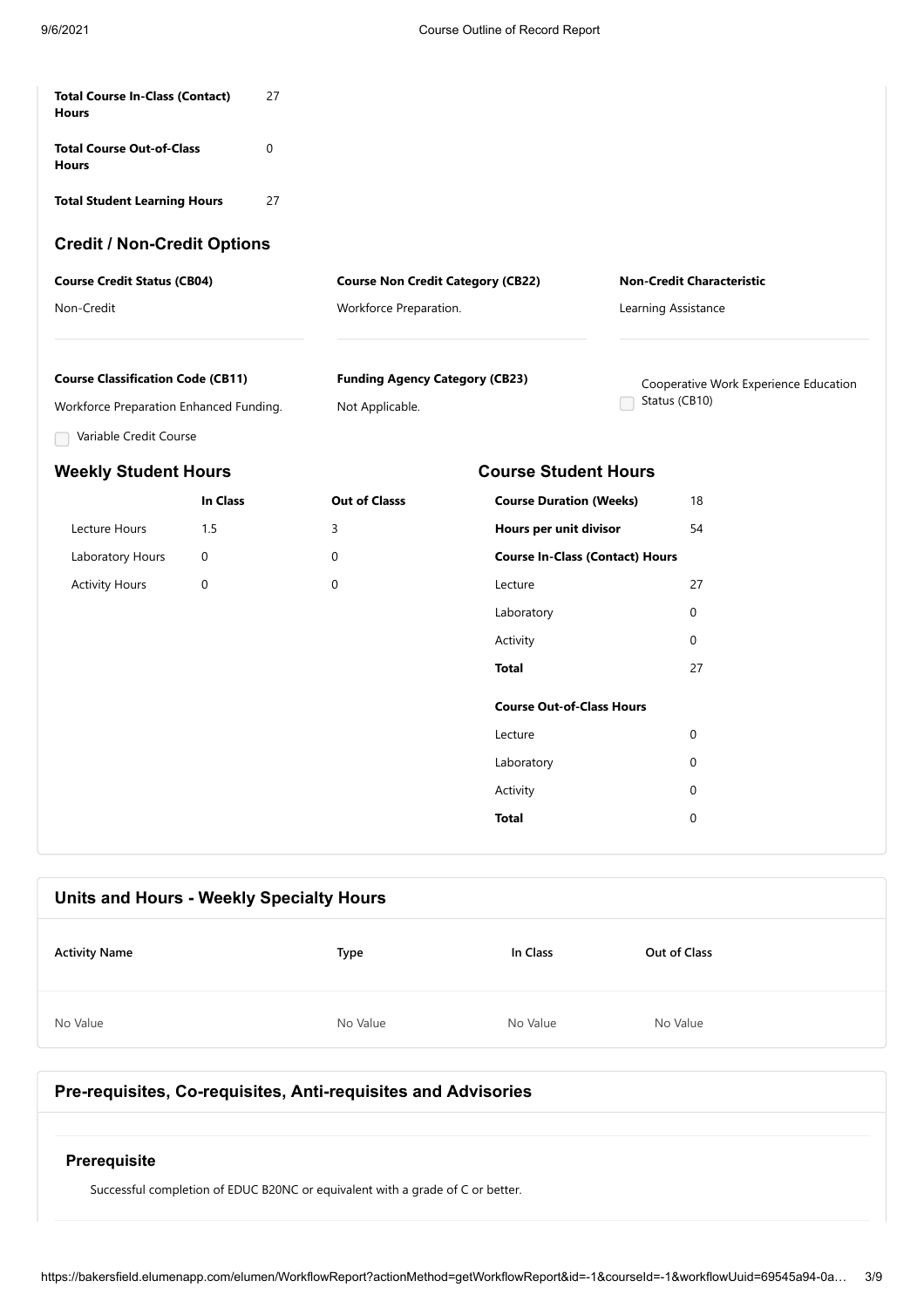| <b>Limitations on Enrollment</b> |                                                                                                                                                                                           |
|----------------------------------|-------------------------------------------------------------------------------------------------------------------------------------------------------------------------------------------|
| <b>Limitations on Enrollment</b> | Description                                                                                                                                                                               |
| No value                         | No value                                                                                                                                                                                  |
| <b>Specifications</b>            |                                                                                                                                                                                           |
| <b>Methods of Instruction</b>    |                                                                                                                                                                                           |
| <b>Methods of Instruction</b>    | Lecture                                                                                                                                                                                   |
| Rationale                        | A lecture is an effective way of presenting information that isn't in the text or to reinforce<br>information that is in the book. Students can practice listening and notetaking skills. |
| <b>Methods of Instruction</b>    | Collaborative Group Work                                                                                                                                                                  |
| Rationale                        | Through working together, students can make discoveries and learn collaborative strategies that<br>are important in leadership.                                                           |
| <b>Methods of Instruction</b>    | <b>Guest Speakers</b>                                                                                                                                                                     |
| Rationale                        | Leaders in the community and on campus can provide real world perspective that would enhance<br>student learning.                                                                         |
| <b>Methods of Instruction</b>    | Lecture / Discussion                                                                                                                                                                      |
| Rationale                        | A small group or whole class discussion following a lecture can be a way to make the information<br>more relevant.                                                                        |
| <b>Methods of Instruction</b>    | Study                                                                                                                                                                                     |
| Rationale                        | Students who read the text on their own practice reading strategies and annotating skills.                                                                                                |
| <b>Methods of Instruction</b>    | Discussion                                                                                                                                                                                |
| Rationale                        | Students learn from each other when they share ideas.                                                                                                                                     |
| Methods of Instruction           | <b>Group Activities</b>                                                                                                                                                                   |
| Rationale                        | Through working together, students can make discoveries and learn to to accomplish tasks, a<br>skill important in leadership.                                                             |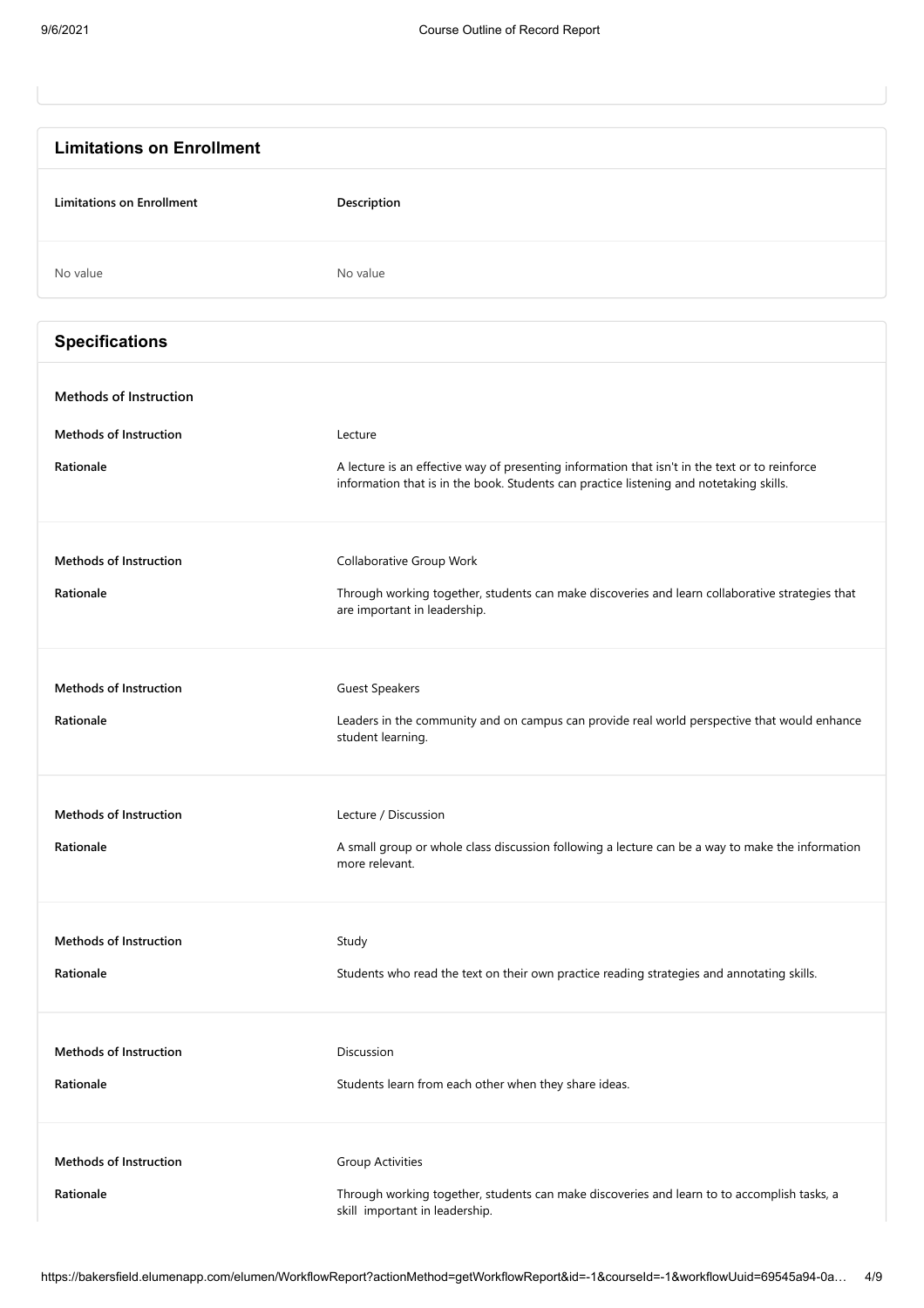| <b>Methods of Instruction</b>                                                                                                                                                                                                    |                    | Required Reading                                                                                                                                     |                             |      |                                                                                                   |
|----------------------------------------------------------------------------------------------------------------------------------------------------------------------------------------------------------------------------------|--------------------|------------------------------------------------------------------------------------------------------------------------------------------------------|-----------------------------|------|---------------------------------------------------------------------------------------------------|
| Rationale                                                                                                                                                                                                                        |                    | Students who read texts on leadership, working collaboratively, and communication on their own<br>practice reading strategies and annotating skills. |                             |      |                                                                                                   |
| <b>Methods of Instruction</b>                                                                                                                                                                                                    |                    | <b>Student Presentation</b>                                                                                                                          |                             |      |                                                                                                   |
| Rationale                                                                                                                                                                                                                        |                    | The student presenting learns public speaking skills and the students listening learn the<br>information.                                            |                             |      |                                                                                                   |
| Assignments                                                                                                                                                                                                                      |                    |                                                                                                                                                      |                             |      |                                                                                                   |
| journal or short writing assignments documenting leadership activities<br>short writing assignments<br>other short assignments as needed<br>proposed or completed project related to club or leadership activies<br>presentation |                    |                                                                                                                                                      |                             |      |                                                                                                   |
| <b>Methods of Evaluation</b>                                                                                                                                                                                                     |                    | Rationale                                                                                                                                            |                             |      |                                                                                                   |
| Homework                                                                                                                                                                                                                         |                    | The instructor can assess that the student completed the reading or activity by the stated<br>deadline. They gives the instructor feedback as well.  |                             |      |                                                                                                   |
| Group Projects and Presentation                                                                                                                                                                                                  |                    | The instructor can assess how well the group worked together, presentation skills, and what they<br>learned.                                         |                             |      |                                                                                                   |
| Written assignments                                                                                                                                                                                                              |                    |                                                                                                                                                      |                             |      | The instructor can assess what the student has learned as well as his/her insights on the issues. |
| Written Exams (Quizzes, Midterm, and/or<br>Final Examination)                                                                                                                                                                    |                    | The instructor can assess what the student has learned on a formative and summative basis.                                                           |                             |      |                                                                                                   |
| Skills Demonstration (out of class)                                                                                                                                                                                              |                    | Students can demonstrate their understanding and mastery of leadership through a project on<br>campus or off campus.                                 |                             |      |                                                                                                   |
| Equipment                                                                                                                                                                                                                        |                    |                                                                                                                                                      |                             |      |                                                                                                   |
| No Value                                                                                                                                                                                                                         |                    |                                                                                                                                                      |                             |      |                                                                                                   |
| <b>Textbooks</b>                                                                                                                                                                                                                 |                    |                                                                                                                                                      |                             |      |                                                                                                   |
| Author                                                                                                                                                                                                                           | Title              |                                                                                                                                                      | Publisher                   | Date | <b>ISBN</b>                                                                                       |
| Author: James Kouzes, Barry<br>Posner                                                                                                                                                                                            | Recognizing Others | Encouraging the Heart: A<br>leader's Guide to Rewarding                                                                                              | The leadership<br>Challenge | 2003 |                                                                                                   |
| <b>Other Instructional Materials</b><br>No Value                                                                                                                                                                                 |                    |                                                                                                                                                      |                             |      |                                                                                                   |

#### **Materials Fee**

None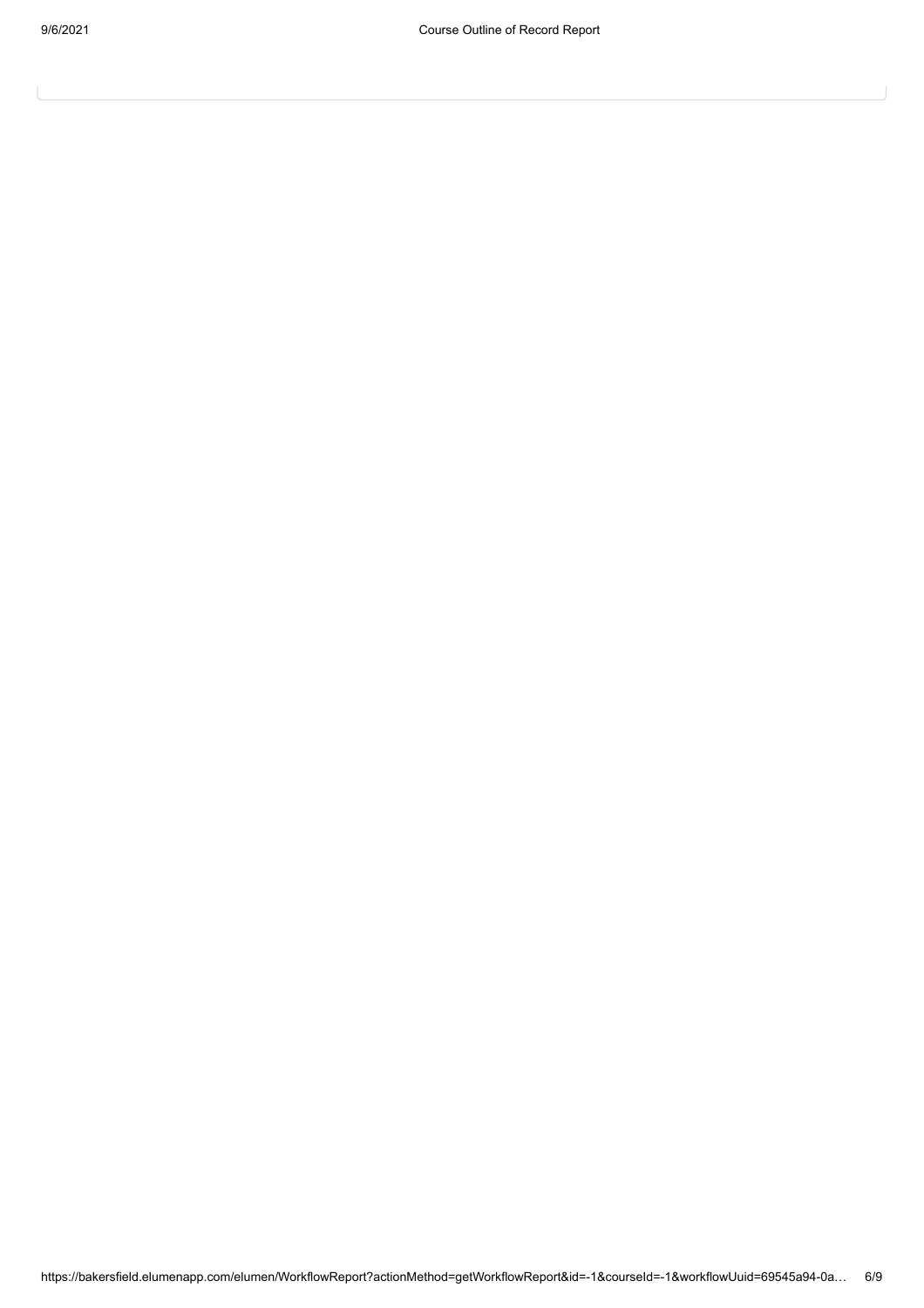#### **Learning Outcomes and Objectives**

#### **Course Objectives**

1. Upon successful completion of the course, the student will be able to apply leadership theories, strategies, and skills to the college and/or workplace through study, reflection, and practice working on committees.

2. Upon successful completion of the course, the student will understand and demonstrate key characteristics of successful leader through readings and practice in small group settings.

3. Upon successful completion of the course, the student will critically examine and consider gender and diversity as they apply to successful leadership through readings and discussion.

4. Upon successful completion of the course, the student will individually or collaboratively creative a timeline, budget, and publicity for completion of a club/campus project or event.

5. Upon successful completion of the course, the student will engage in civic service through student group projects and/or implementation of improvement projects.

#### **CSLOs**

Expected SLO Performance: 70.0 **1. Upon successful completion of the course, the student will be able to discover their own leadership style and practice effective ways to work with others to develop projects.**

| <b>ISLOs</b><br>Core ISLOs | Engage productively in all levels of society – interpersonal, community, the state and nation, and the world |
|----------------------------|--------------------------------------------------------------------------------------------------------------|
|                            | Communicate effectively in both written and oral forms                                                       |
|                            | Demonstrate competency in a field of knowledge or with job-related skills                                    |

**2. Upon successful completion of the course, the student will be able to optimize meeting time.** Expected SLO Performance: 70.0

Communicate effectively in both written and oral forms

*ISLOs* Core ISLOs

Demonstrate competency in a field of knowledge or with job-related skills

Think critically and evaluate sources and information for validity and usefulness

Expected SLO Performance: 70.0 **3. Upon successful completion of the course, the student will be able to develop effective conflict resolution and communication strategies in group settings and evaluate the variables of culture and gender.**

| <b>ISLOs</b><br>Core ISLOs | Demonstrate competency in a field of knowledge or with job-related skills                                    |
|----------------------------|--------------------------------------------------------------------------------------------------------------|
|                            | Engage productively in all levels of society – interpersonal, community, the state and nation, and the world |
|                            | Think critically and evaluate sources and information for validity and usefulness                            |
|                            | Communicate effectively in both written and oral forms                                                       |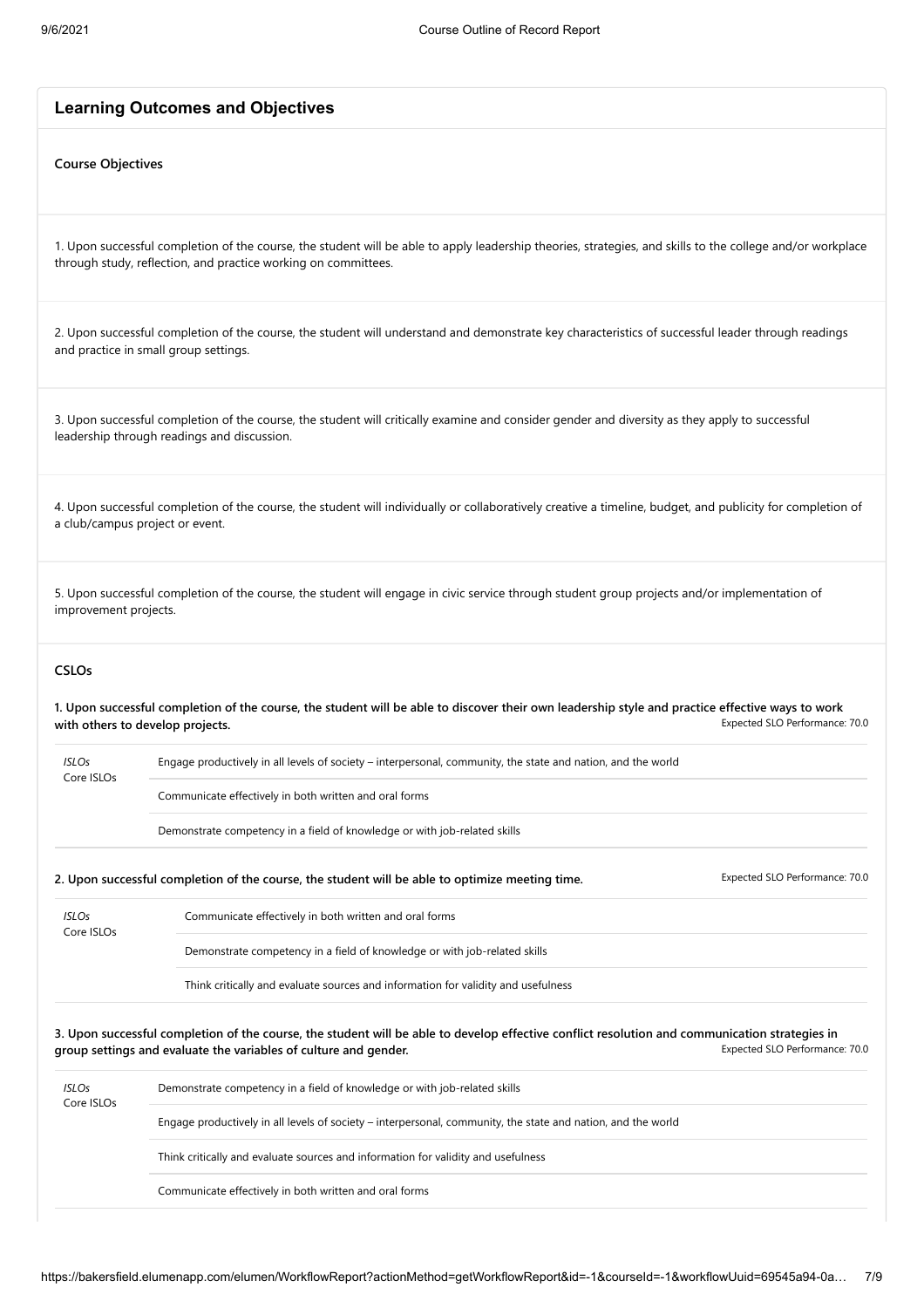#### **4. Upon successful completion of the course, the student will be able to create a timeline for an event, including budgeting and promotion.**

|                            |                                                                                                              | Expected SLO Performance: 70.0 |
|----------------------------|--------------------------------------------------------------------------------------------------------------|--------------------------------|
| <b>ISLOs</b><br>Core ISLOs | Think critically and evaluate sources and information for validity and usefulness                            |                                |
|                            | Communicate effectively in both written and oral forms                                                       |                                |
|                            | Engage productively in all levels of society – interpersonal, community, the state and nation, and the world |                                |
|                            | Demonstrate competency in a field of knowledge or with job-related skills                                    |                                |
|                            |                                                                                                              |                                |

#### **Outline**

#### **Course Outline**

- I. Leadership styles (2 weeks)
- II. Leadership theory (2 weeks)
- III. Institutional Navigation (1 week)
- IV. Budgeting and event planning (2 weeks)
- V. Working collaboratively and conflict resolution (1 week)
- VI. Identify goals and objectives and select a project (1 week)
- VII. Effective meetings and Robert's Rules of Order (1 week)
- VIII. Effective planning discussions (1 week)
- IX. Effective communication (2 weeks)
- X. Diversity and gender as they relate to leadership (2 weeks)

#### **Distance Education Criteria and Standards\_3.1**

**Please choose all of the delivery methods applicable to this course.**

- Face to Face
- Hybrid (requires face to face meetings)
- Online (Flexible, purely online no face to face contact)
- Interactive (Scheduled, synchronous distance modality)

**Rigor statement: The same standards of course quality shall be applied to distance education as are applied to traditional classroom courses in regard to the course quality judgments made pursuant to the requirements of Section 55002. The same expectations applies to any local course quality determination or review process.**

• Methods of evaluation and out of class assignments are the same as for a face to face course.

**If the methods of evaluation differ from a face to face courses, please indicate what the differences are and why they are being used.**

#### No Value

**If the face to face course has a lab, field trip, or site visit explain how these components will be performed in the online course. Be sure to identify how the lab component will differ from a homework assignment.**

No Value

**All approved courses offered as distance education shall include regular, effective contact between instructor and students. Effective methods are expected to be utilized by all instructors teaching the course but are not limited to the choices below. Choose the methods demonstrating effective INSTRUCTOR/STUDENT contact for this course. (Choose all that apply)**